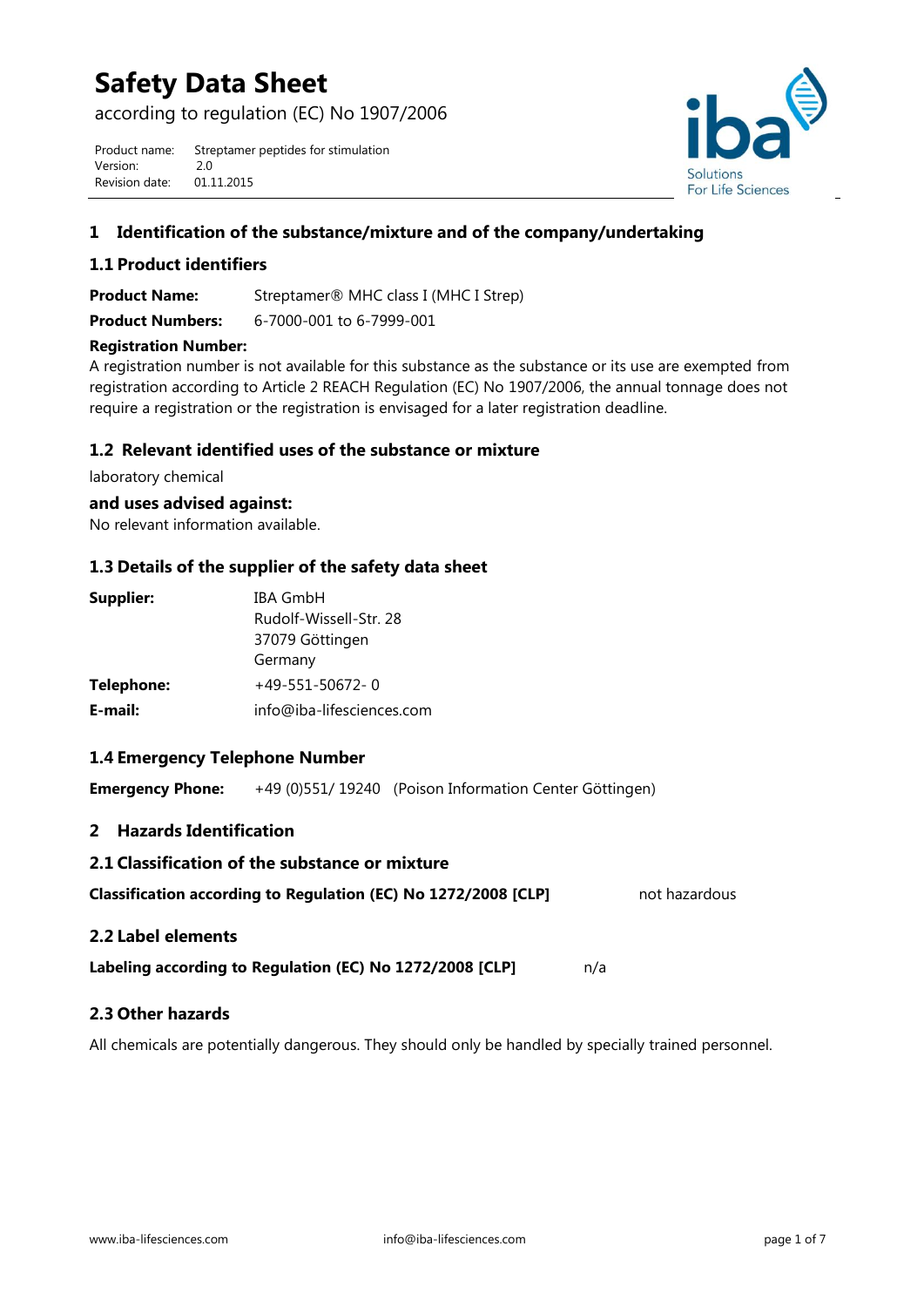

# **3 Composition/Information on ingredients**

## **3.2 Chemical characterization: Mixtures**

#### **Description of product:**

Recombinant MHC I-Strep is a recombinant expressed and purified protein refolded with a short peptide. The product is dissolved in PBS buffer.

#### **Hazardous components according to Regulation (EC) No 1272/2008 [CLP]:**

No component of this mixture is classified as hazardous according to Regulation (EC) No 1272/2008.

## **4 First aid measures**

#### **4.1 Description of first aid measures**

|  | <b>After inhalation:</b> | Provide fresh air. If feeling unwell, consult a physician.                                     |
|--|--------------------------|------------------------------------------------------------------------------------------------|
|  | After skin contact:      | Wash with plenty of soap and water. If skin irritation occurs, consult<br>a physician.         |
|  | After eye contact:       | Flush eyes with water for at least 10 minutes. If irritation persists,<br>consult a physician. |
|  | <b>After ingestion:</b>  | Rinse mouth and drink water if conscious. Consult a physician.                                 |

#### **4.2 Most important symptoms and effects, both acute and delayed**

No relevant information available.

#### **4.3 Indications of any immediate medical attention and special treatment needed**

No relevant information available.

#### **5 Firefighting measures**

#### **5.1 Extinguishing media**

#### **Suitable extinguishing media**

 $CO<sub>2</sub>$ , dry extinguishing powder, foam, or water spray.

#### **Unsuitable extinguishing media**

No relevant information available.

#### **5.2 Special hazards arising from the substance of mixture**

No relevant information available.

#### **5.3 Advice for firefighters**

Wear self contained breathing apparatus for fire fighting if necessary.

#### **6 Accidental release measures**

#### **6.1 Personal precautions, protective equipment and emergency procedures**

Wear suitable protective equipment. Avoid eye and skin contact.

#### **6.2 Environmental precautions**

Do not let product enter drains.

#### **6.3 Methods and material for containment and cleaning up**

Take up mechanically.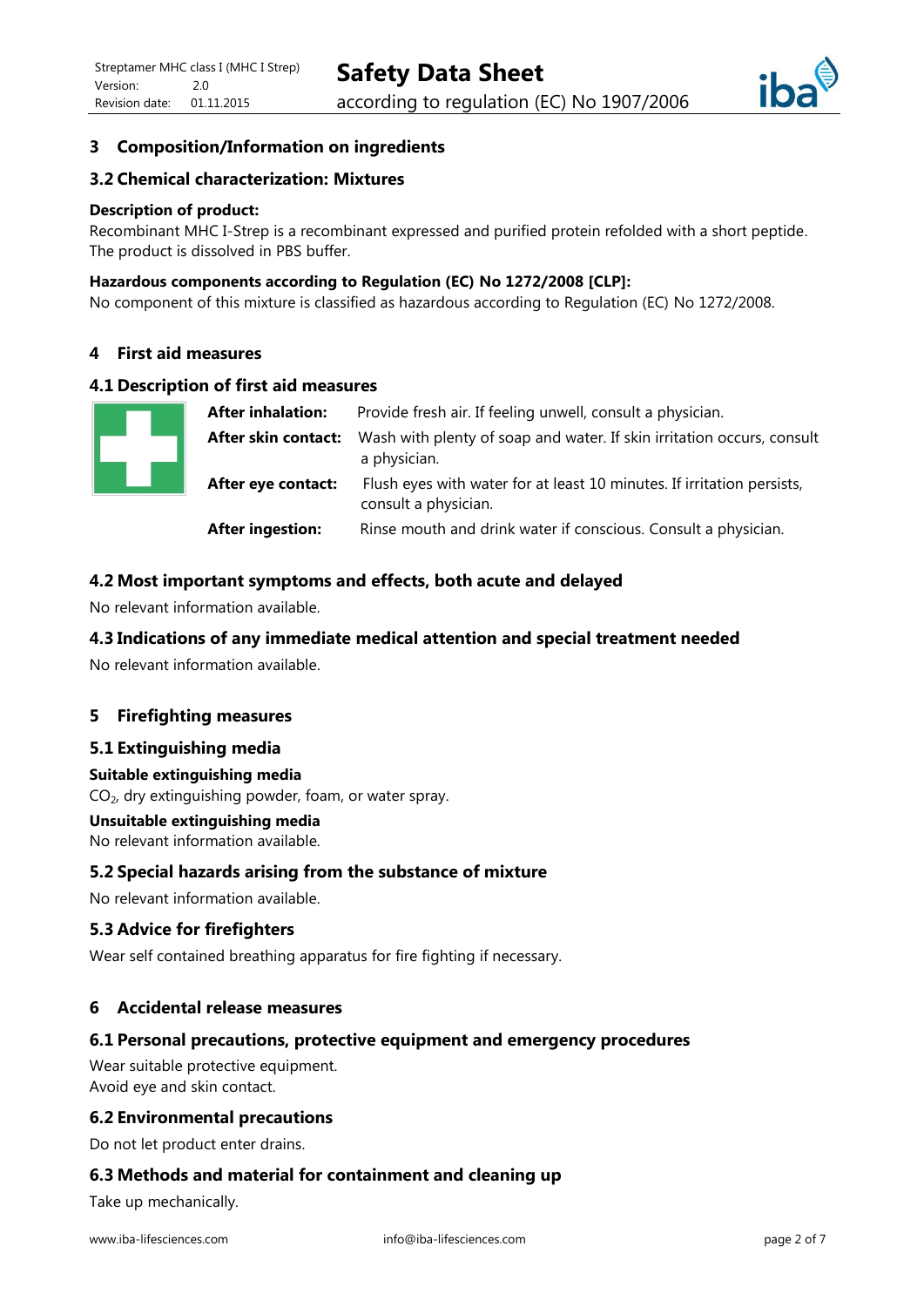

Place in appropriate containers for disposal. Provide suitable ventilation.

## **6.4 Reference to other sections**

Information about safe handling: see section 7. Information about protective equipment: see section 8. Information for disposal: see section 13.

## **7 Handling and storage**

## **7.1 Precautions for safe handling**

Provide appropriate exhaust ventilation at places where dust is formed. Keep containers, equipment, and workplace clean.

#### **7.2 Conditions for safe storage, including any incompatibilities**

| <b>Storage rooms and containers:</b>        | No special requirements.        |
|---------------------------------------------|---------------------------------|
| <b>Incompatible substances or mixtures:</b> | Keep away from food and drink.  |
| <b>Consideration of other advice:</b>       | Keep containers tightly closed. |
| Recommended storage temperature:            | $-90 - -60$ °C.                 |

#### **7.3 Specific end use(s)**

No relevant information available.

#### **8 Exposure controls/personal protection**

#### **8.1 Control parameters**

#### **Components with workplace control parameters:** none

#### **8.2 Exposure controls**

#### **General precautionary and hygiene measures**

The usual precautions for handling chemicals should be observed. Avoid contact with eyes and skin. Wash hands before breaks and after work.

#### **Respiratory protection**

Respiratory protection is not required. Where protection from nuisance levels of dusts are desired, use type N95 (US) or type P1 (EN 143) dust masks. Use respirators and components tested and approved under appropriate government standards such as NIOSH (US) or CEN (EU).

#### **Hand protection**

Wear suitable gloves. Chemical protection gloves are suitable, which are tested according to EN 374. For special purposes, it is recommended to check the resistance to chemicals of the protective gloves mentioned above together with the supplier of these gloves.

Inspect gloves prior to each use. Choose suitable gloves according to break through time, permeation rate and material degradation.

## **Glove material**

Nitrile rubber, minimum layer thickness:  $\geq 0.11$  mm The suitability of gloves depends on several quality characteristic besides the material. It may differ from one supplier to another.

**Break through time** Break through level: Level  $\geq 6$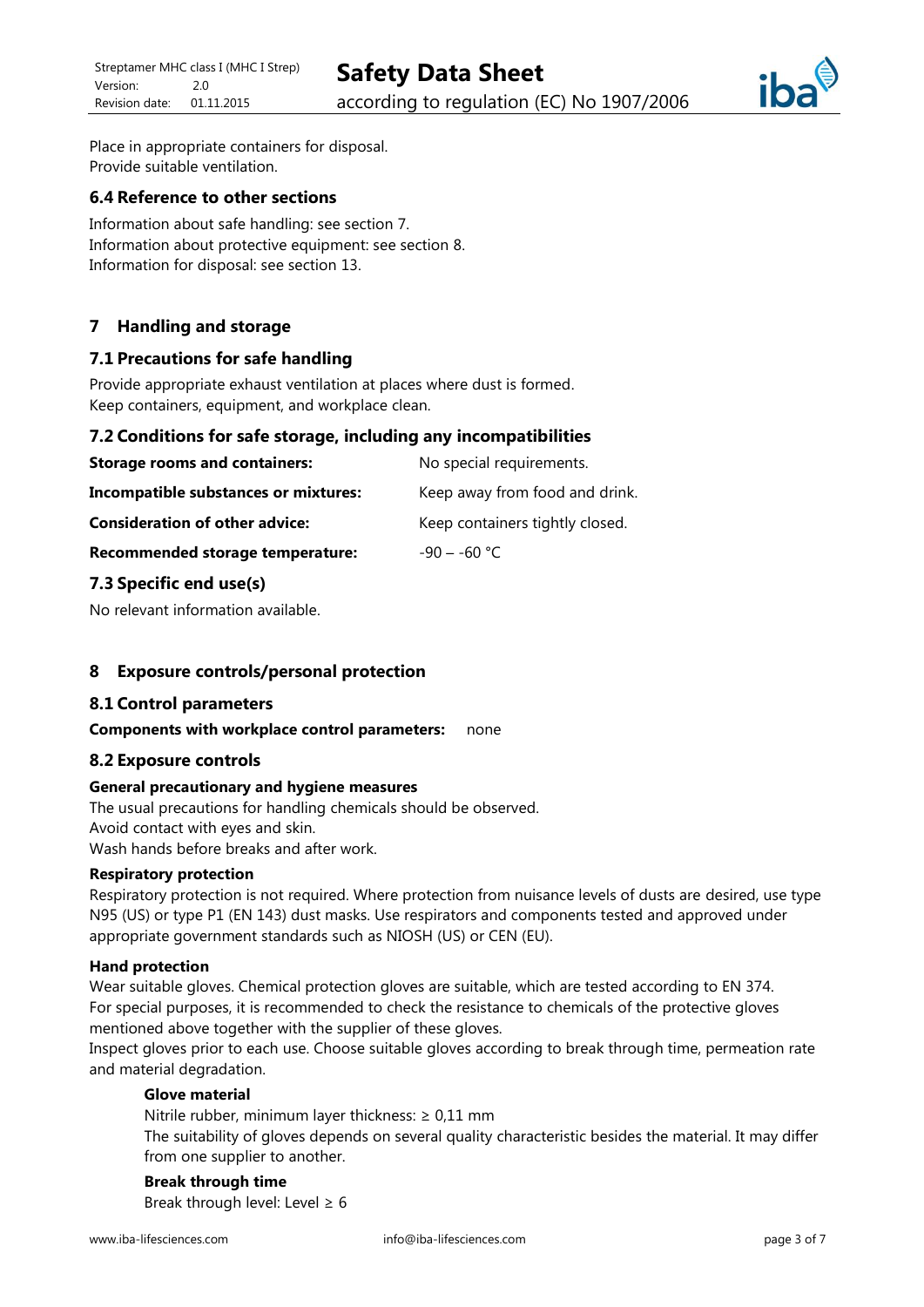

The exact break through time should be inquired from the supplier and should be observed.

#### **Eye protection**

Use safety goggles with side protection.

#### **Body protection**

Choose body protection in relation to its type, to the concentration and amount of dangerous substances, and to the specific workplace., The type of protective equipment must be selected according to the concentration and amount of the dangerous substance at the specific workplace.

## **9 Physical and chemical properties**

#### **9.1 Information on basic physical and chemical properties**

| <b>Appearance:</b>                       | colorless liquid  |
|------------------------------------------|-------------------|
| Odor:                                    | odorless          |
| Odor threshold:                          | no data available |
| pH:                                      | $7.9 - 8.1$       |
| <b>Melting point:</b>                    | no data available |
| <b>Freezing point:</b>                   | no data available |
| Initial boiling point and boiling range: | no data available |
| <b>Flash point:</b>                      | no data available |
| <b>Evaporation rate:</b>                 | no data available |
| <b>Upper/lower explosive limits:</b>     | no data available |
| <b>Vapor pressure:</b>                   | no data available |
| <b>Vapor density:</b>                    | no data available |
| <b>Relative density:</b>                 | no data available |
| <b>Water solubility:</b>                 | no data available |
| Partition coefficient (n-octanol/water): | no data available |
| <b>Viscosity:</b>                        | no data available |
| <b>Explosive properties:</b>             | not explosive     |
| <b>Oxidizing properties:</b>             | not oxidizing     |
|                                          |                   |

## **9.2 Other safety information**

No further relevant information available.

## **10 Stability and reactivity**

#### **10.1 Reactivity**

See section 10.3

## **10.2 Chemical stability**

Stable under recommended storage conditions.

#### **10.3 Possibility of hazardous reactions**

Reactions with alkaline and oxidizing substances.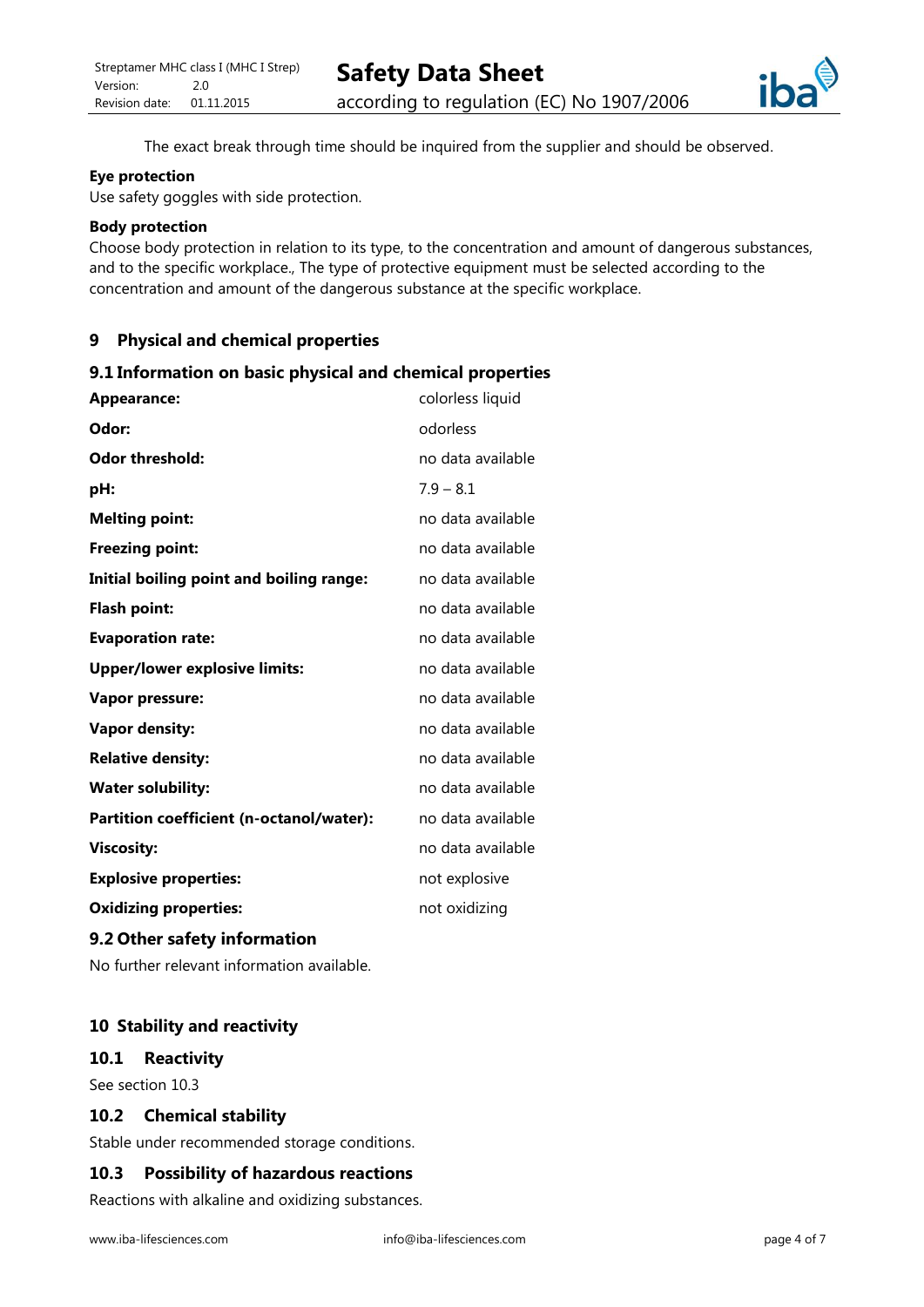

## **10.4 Conditions to avoid**

Heating (causes degradation).

## **10.5 Incompatible materials**

No relevant information available.

## **10.6 Hazardous decomposition products**

No relevant information available.

#### **11 Toxicological information**

# **11.1 Information on toxicological effects**

#### **Acute toxicity**

No relevant information available.

#### **Skin corrosion/irritation**

No relevant information available.

#### **Serious eye damage/eye irritation**

No relevant information available.

#### **Respiratory or skin sensitization.**

No relevant information available.

#### **Germ cell mutagenicity**

No relevant information available.

#### **Carcinogenicity**

No relevant information available.

#### **Reproductive toxicity**

No relevant information available.

#### **Specific target organ toxicity – single exposure**

No relevant information available.

#### **Specific target organ toxicity – repeated exposure**

No relevant information available.

#### **Aspiration hazard**

No relevant information available.

#### **12 Ecological information**

#### **12.1 Toxicity**

No relevant information available.

## **12.2 Persistence and degradability**

No relevant information available.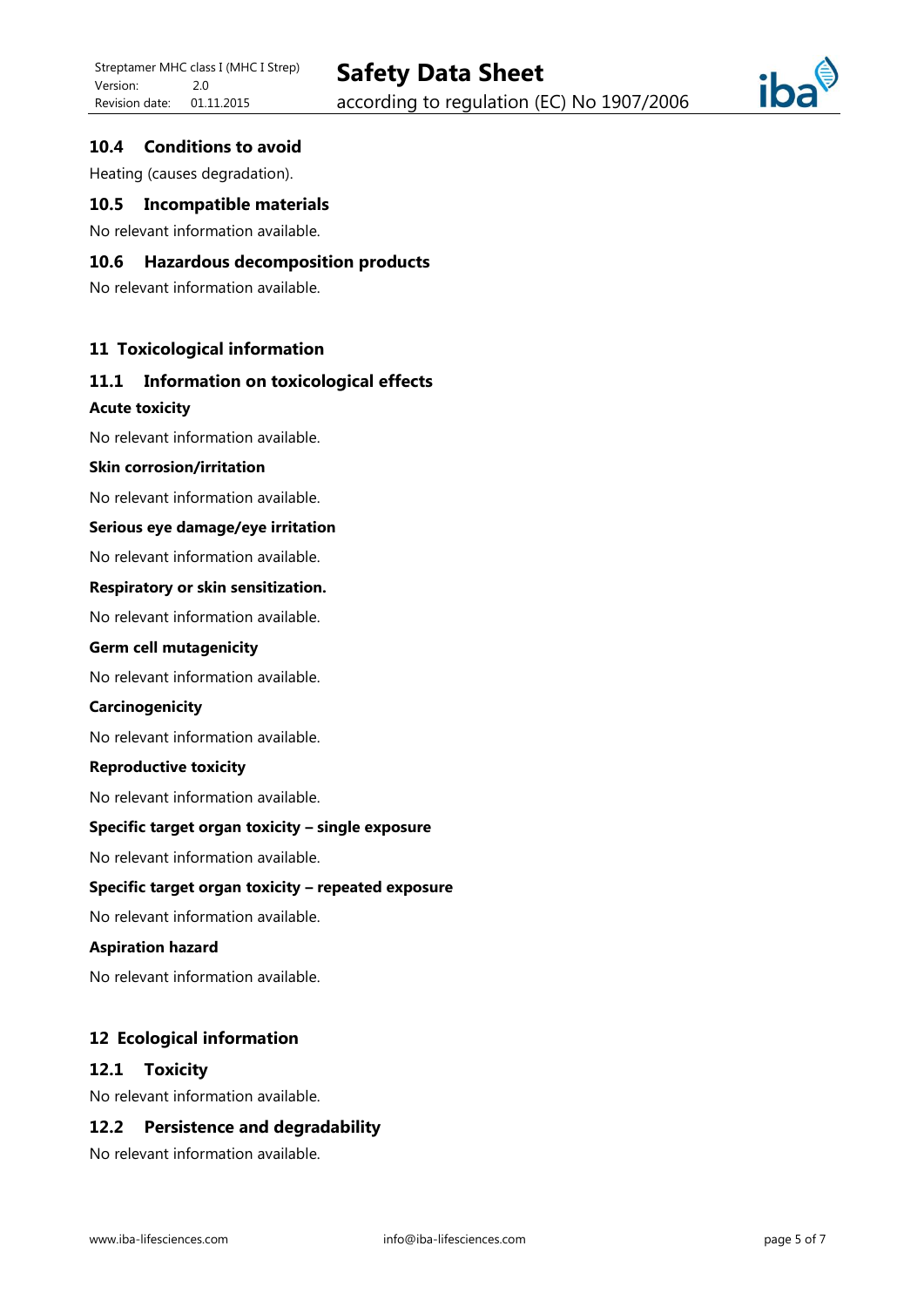

## **12.3 Bioaccumulative potential**

No relevant information available.

## **12.4 Mobility in soil**

No relevant information available.

# **12.5 Results of PBT- and vPvB-assessment**

No relevant information available.

## **12.6 Other adverse effects**

No relevant information available.

## **13 Disposal considerations**

## **13.1 Waste treatment methods**

#### **Recommendation for product:**

The disposal is regionally differently regulated, therefore the kind of disposal is to be inquired at the responsible authorities.

### **Contaminated packaging:**

Dispose of as unused product.

#### **14 Transport information**

| 14.1 UN-Number                   |                                                                                  |           |  |  |
|----------------------------------|----------------------------------------------------------------------------------|-----------|--|--|
| ADR/RID: -                       | $IMDG: -$                                                                        | $IATA: -$ |  |  |
| 14.2 UN proper shipping name     |                                                                                  |           |  |  |
|                                  | ADR/RID: not dangerous goodsIMDG: not dangerous goods- IATA: not dangerous goods |           |  |  |
| 14.3 Transport hazard class(es)  |                                                                                  |           |  |  |
| ADR/RID: -                       | $IMDG: -$                                                                        | IATA: -   |  |  |
| 14.4 Packaging group             |                                                                                  |           |  |  |
| ADR/RID: -                       | $IMDG: -$                                                                        | $IATA: -$ |  |  |
|                                  | 14.5 Environmental hazards                                                       |           |  |  |
| ADR/RID: no                      | <b>IMDG:</b> marine pollutant: no <b>IATA:</b> no                                |           |  |  |
| 14.6 Special precaution for user |                                                                                  |           |  |  |

No relevant information available.

## **14.7 Transport in bulk according to Annnex II of MARPOL and the IBC code**

No relevant information available.